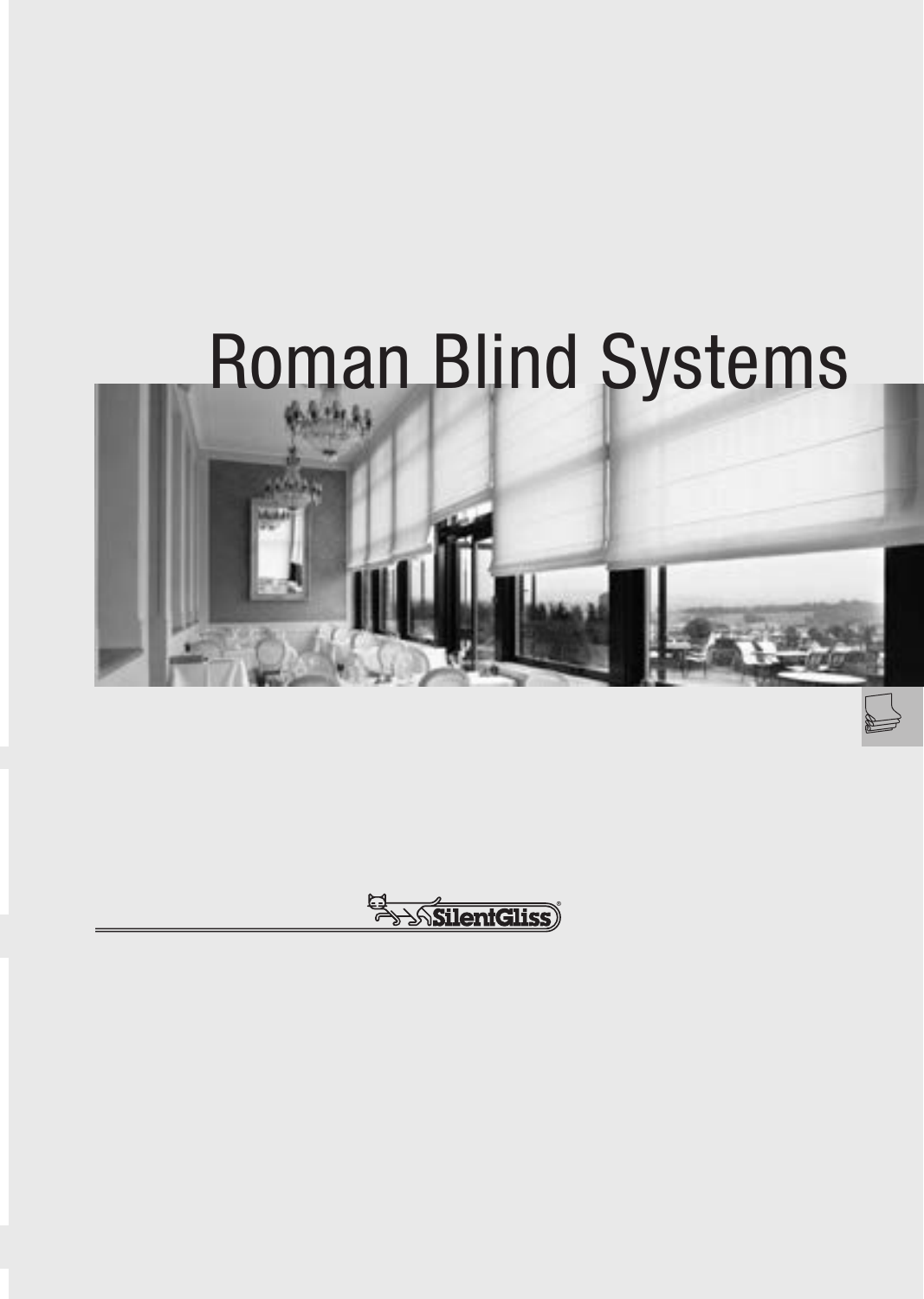# **Battery Operated Roman Blind System**

# Silent Gliss® 2345



#### **Product Information**

- Battery operated, radio controlled Roman blind system for contract and residential applications.
- Motor contained within headbox.
- Battery pack concealed behind fabric. Batteries can be easily exchanged.
- Long lasting battery life, up to three years (depending on usage, system size, fabric and battery type, room temperature)
- A revolutionary cord release mechanism combined with velcro tape fixing makes maintenance and cleaning of fabric easy.
- Easy ceiling or wall fix to all surfaces.
- Compliant with Child Safety Legislation (EN13120).

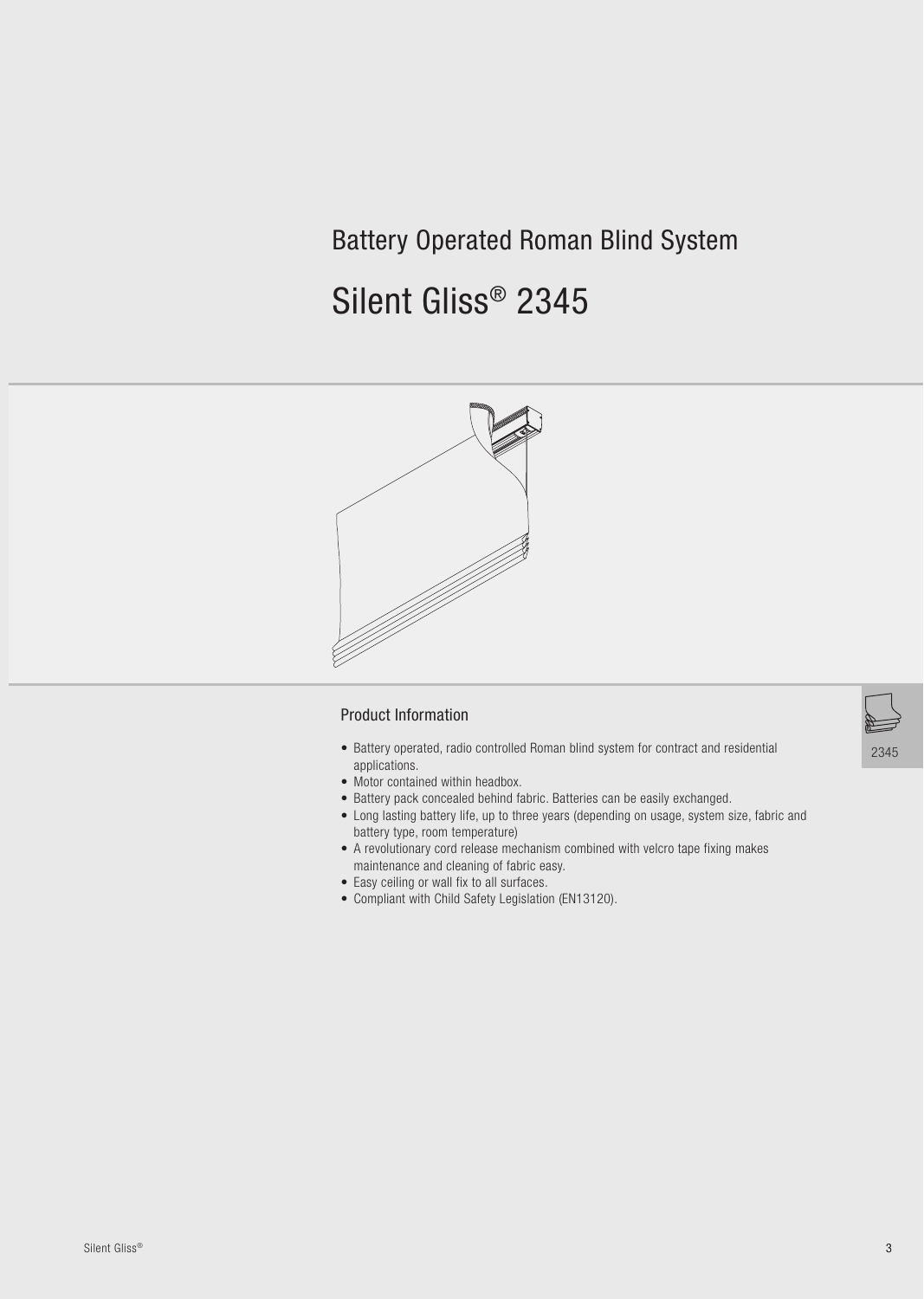#### Profile and Bending Information

**CONSTRUCTION** 



Specification Guide - download from www.silentgliss.co.uk (password required). Silent Gliss 2345 battery operated Roman blind system readyassembled in aluminium headbox 2351 complete with winding tube 2352, lift cord 2216 and cord release mechanism 2353/2354. Ceiling/face fix using universal bracket 2363 at 80cm centres.





Note: The blind is supplied as standard with a WALL SWITCH, hand held remotes can be purchased separately, refer to Optional Accessories.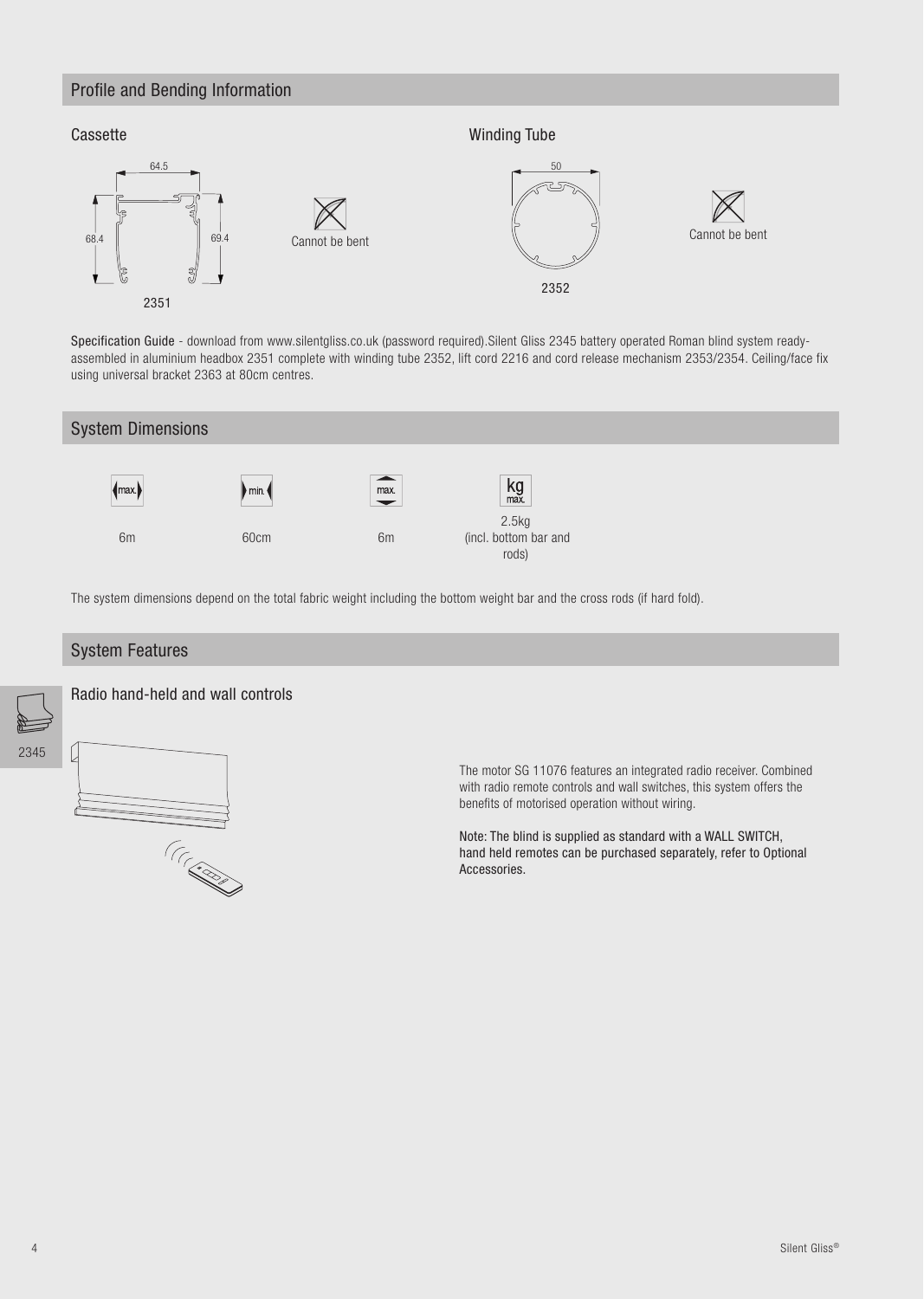Battery exchange



Fitting and Sewing information

## Bracket Positioning



Fixing of cords / tapes



Using Breakaway Bottom Bar Set 0877

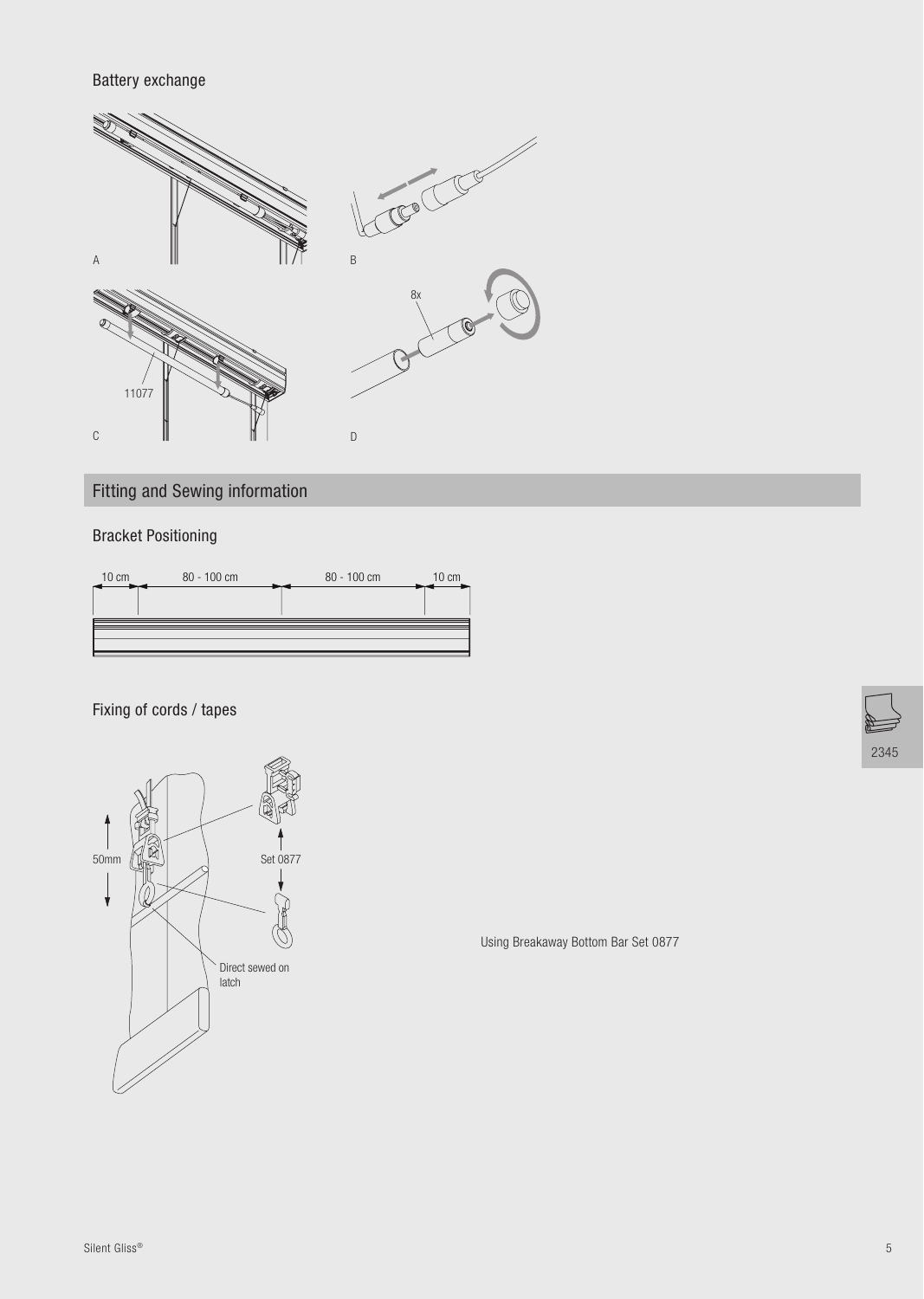



Soft fold: A: Breakaway Ring Tape Set 0879 B: Set includes Child Safety Eyelet

Note: The Breakaway Ring Set is available without tape (part number 0878).

Hard fold: A: Tape 2136 B: Steel rod 2135 C: Child Safety Eyelet (hard fold) 3069 D+E: Breakaway Ring Set 0878

Easy Washing / Easy Maintenance through Cord Release Mechanism



With the new developed cord release mechanism, taking down of the fabric becomes very easy.

- 1: Remove fabric from Velcro in down position of blind
- 2: Take off the pins by pulling on the lift cord
- 3: After washing, just press pins back to the shell
- 4: Refix fabric to the Velcro tape on profile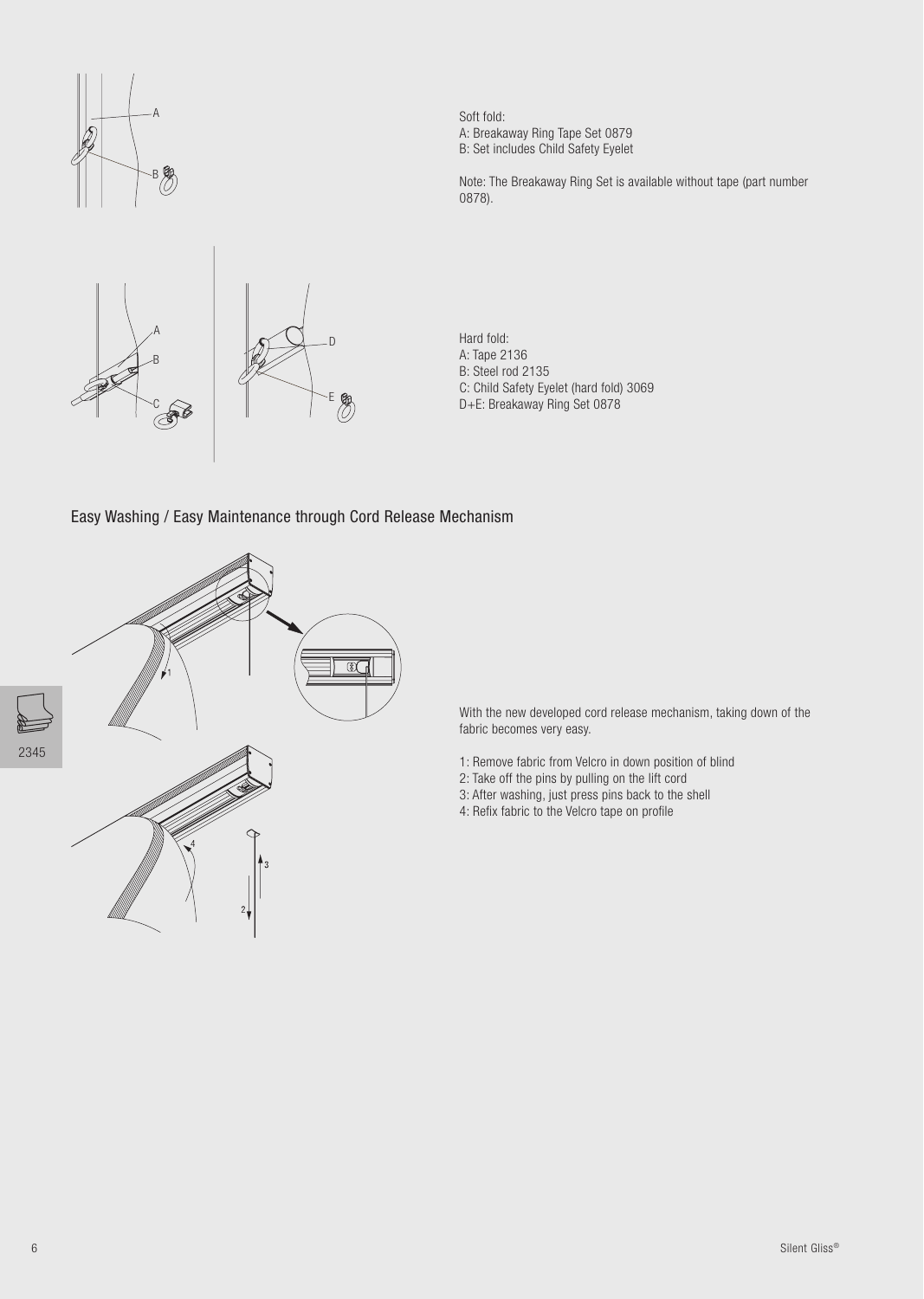# **Fitting Options**

Ceiling fitting with clamp 3003





Ceiling fitting with bracket 2521





Ceiling / Wall fitting with bracket 2363





The ceiling fixing with the Bracket 2363 is according to the ceiling fixing with the Bracket 2521.

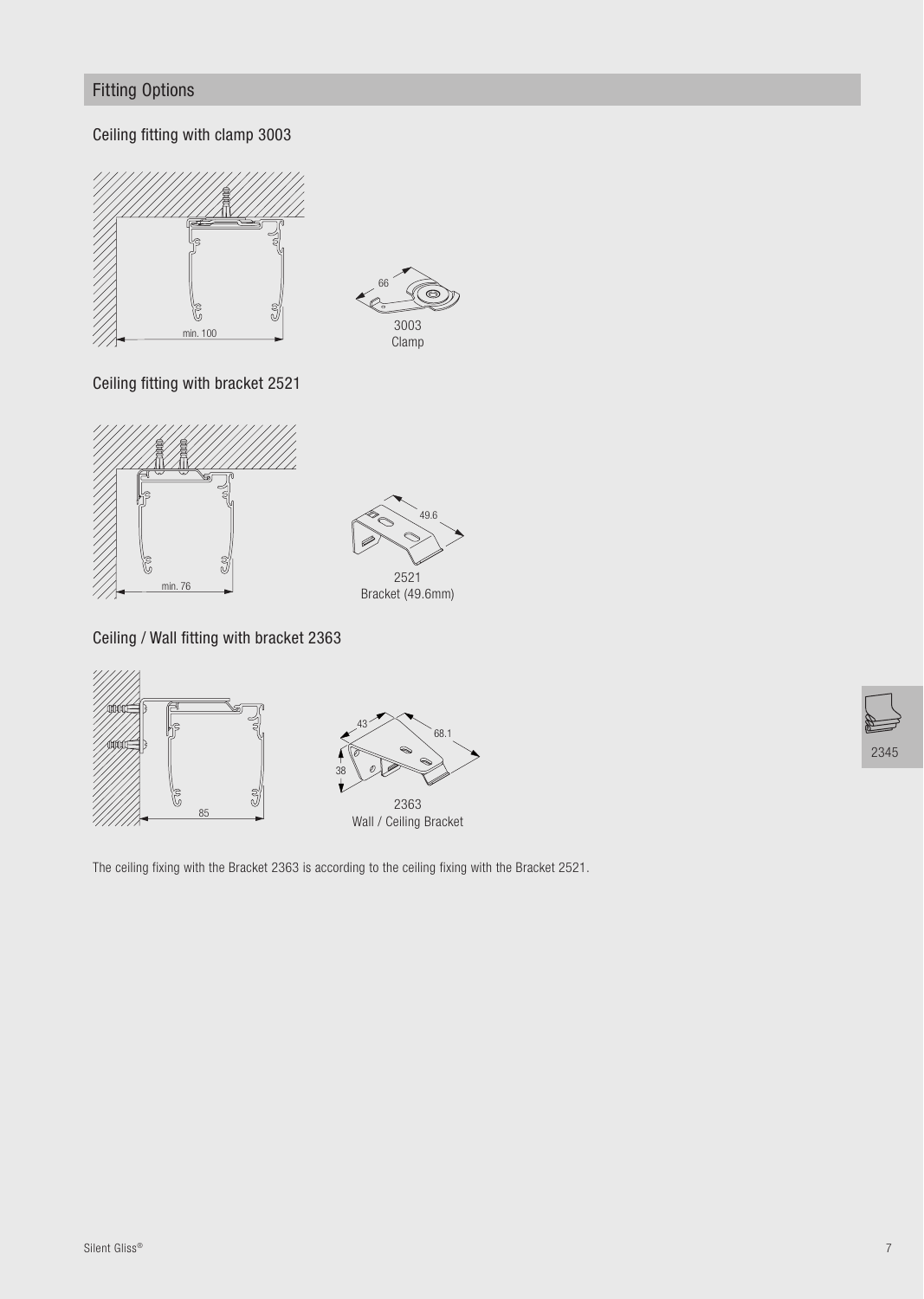#### Wall fitting with brackets 3134-38 and bracket 2521



|      | $X$ (mm) | $W$ (mm) | $Y$ (mm) | $Z$ (mm) |
|------|----------|----------|----------|----------|
| 3134 | 80       |          | 50       |          |
| 3135 | 100      |          | 50       | 50       |
| 3136 | 120      |          | 50       | 50       |
| 3137 | 140      |          | 80       | 50       |
| 3138 | 170      | 60       | 80       | 60       |





Bracket (49.6mm)

**Extension brackets**  $(60 - 200$ mm $)$ 



3133 Bracket cover  $(60mm)$ 

Brackets feature thread for screw M4 x 6 for fixing the Bracket 2521.

#### Wall fitting with bracket support 3271, bracket plates 3273-74 and bracket 2521



|      | $X$ (mm) | $W$ (mm) | $Y$ (mm) | $Z$ (mm |
|------|----------|----------|----------|---------|
| 3134 | 80       |          | 50       |         |
| 3135 | 100      |          | 50       | 50      |
| 3136 | 120      |          | 50       | 50      |
| 3137 | 140      |          | 80       | 50      |
| 3138 | 170      | 60       | 80       | 60      |
|      |          |          |          |         |





Adjustable bracket base

3273-74 **Bracket plates** 



2521 Bracket (49.6mm)

Brackets feature thread for screw M4 for fixing the Bracket 2521.

|      | <b>Standard Accessories</b> |     |      |             |  |
|------|-----------------------------|-----|------|-------------|--|
|      |                             |     |      |             |  |
| 2216 | Cord                        |     | 2221 | Velcro tape |  |
| 2351 | Profile                     |     | 2352 | Profile     |  |
| 2353 | Motor Cover                 | is. | 2354 | Cover       |  |
| 2357 | Pin                         |     | 2358 | Shell       |  |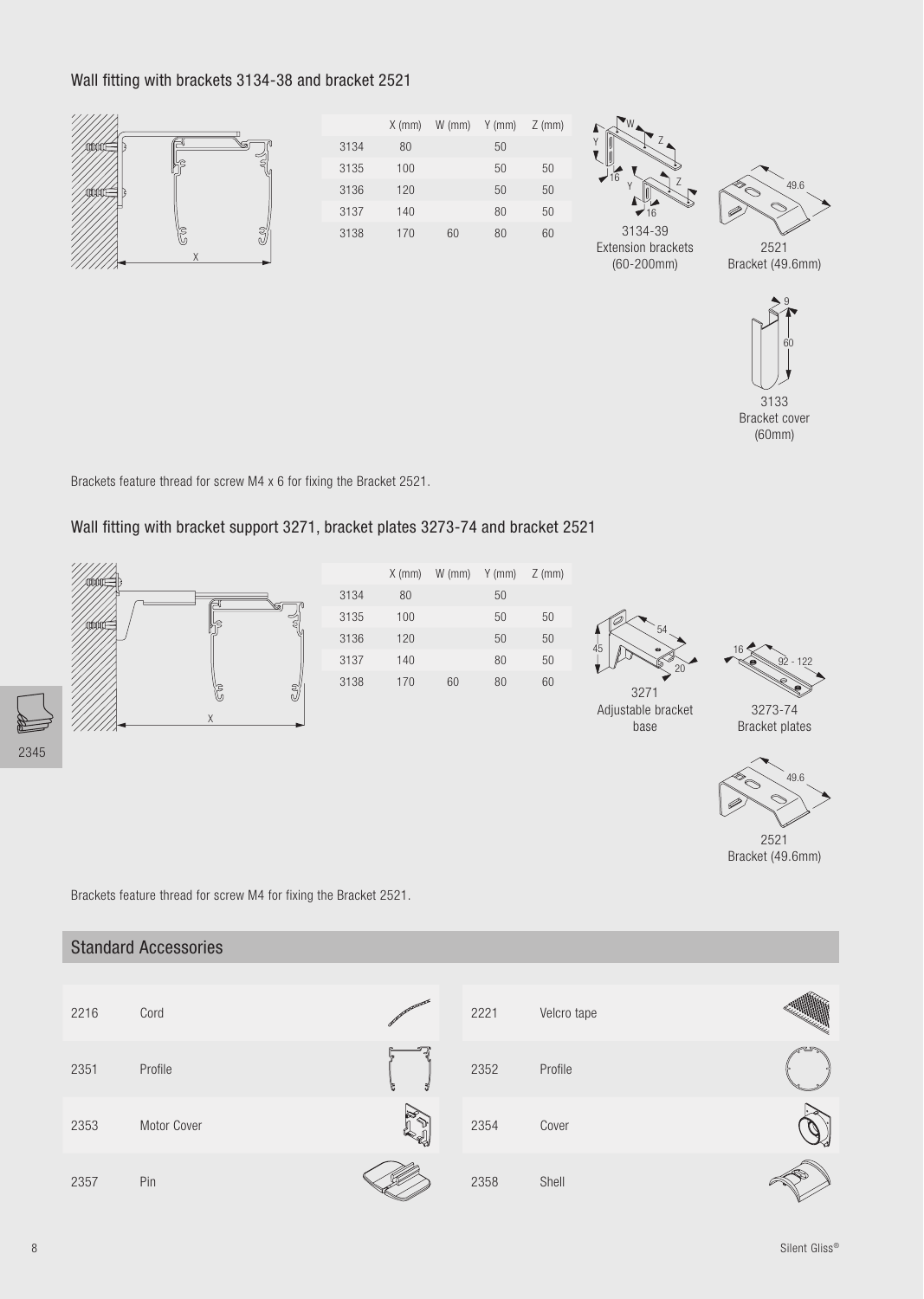| 2359  | Support                                     |    | 2361  | Adapter                                     |                                             |
|-------|---------------------------------------------|----|-------|---------------------------------------------|---------------------------------------------|
| 2363  | Wall / Ceiling Bracket                      |    | 2368  | Motor adapter plate                         | میں جاتا<br>اس                              |
| 3003  | Clamp                                       |    | 3069  | Breakaway rod cover (hard fold)             | $\begin{pmatrix} 0 \\ 0 \\ 0 \end{pmatrix}$ |
| 10949 | Radio wall transmitter, 1 channel           |    | 11071 | Motor drive                                 |                                             |
| 11074 | Tube adapter                                |    | 11076 | Motor, 1.2 Nm                               |                                             |
| 11077 | Battery box                                 |    | 11085 | Battery box holder                          |                                             |
| 11099 | Alkaline AA battery                         |    |       |                                             |                                             |
|       | <b>Optional Accessories</b>                 |    |       |                                             |                                             |
|       |                                             |    |       |                                             |                                             |
| 2004  | Bottom bar                                  |    | 2006  | Weight bar                                  |                                             |
| 2362  | Wire Holder                                 |    | 2521  | Bracket (49.6mm)                            |                                             |
| 3133  | Bracket cover (60mm)                        |    | 3134  | Extension bracket (60mm)                    |                                             |
| 3135  | Extension bracket (80mm)                    | し  | 3136  | Extension bracket (100mm)                   |                                             |
| 3137  | Extension bracket (120mm)                   | IV | 3138  | Extension bracket (150mm)                   |                                             |
| 3139  | Extension bracket (200mm)                   |    | 3271  | Adjustable bracket base                     |                                             |
| 3273  | Adjustable bracket arm (92mm)               |    | 8235  | Wire base short                             |                                             |
| 8236  | Wire base long                              |    | 8237  | Wire holder                                 |                                             |
| 8249  | Locking ring                                | C  | 10946 | Radio hand-held transmitter, 1<br>channel   |                                             |
| 10947 | Radio hand-held transmitter, 2+1<br>channel |    | 10948 | Radio hand-held transmitter, 6+1<br>channel |                                             |
| 10950 | Radio wall transmitter, 2 channel           |    | 10951 | Radio wall transmitter, 5+1 channel         |                                             |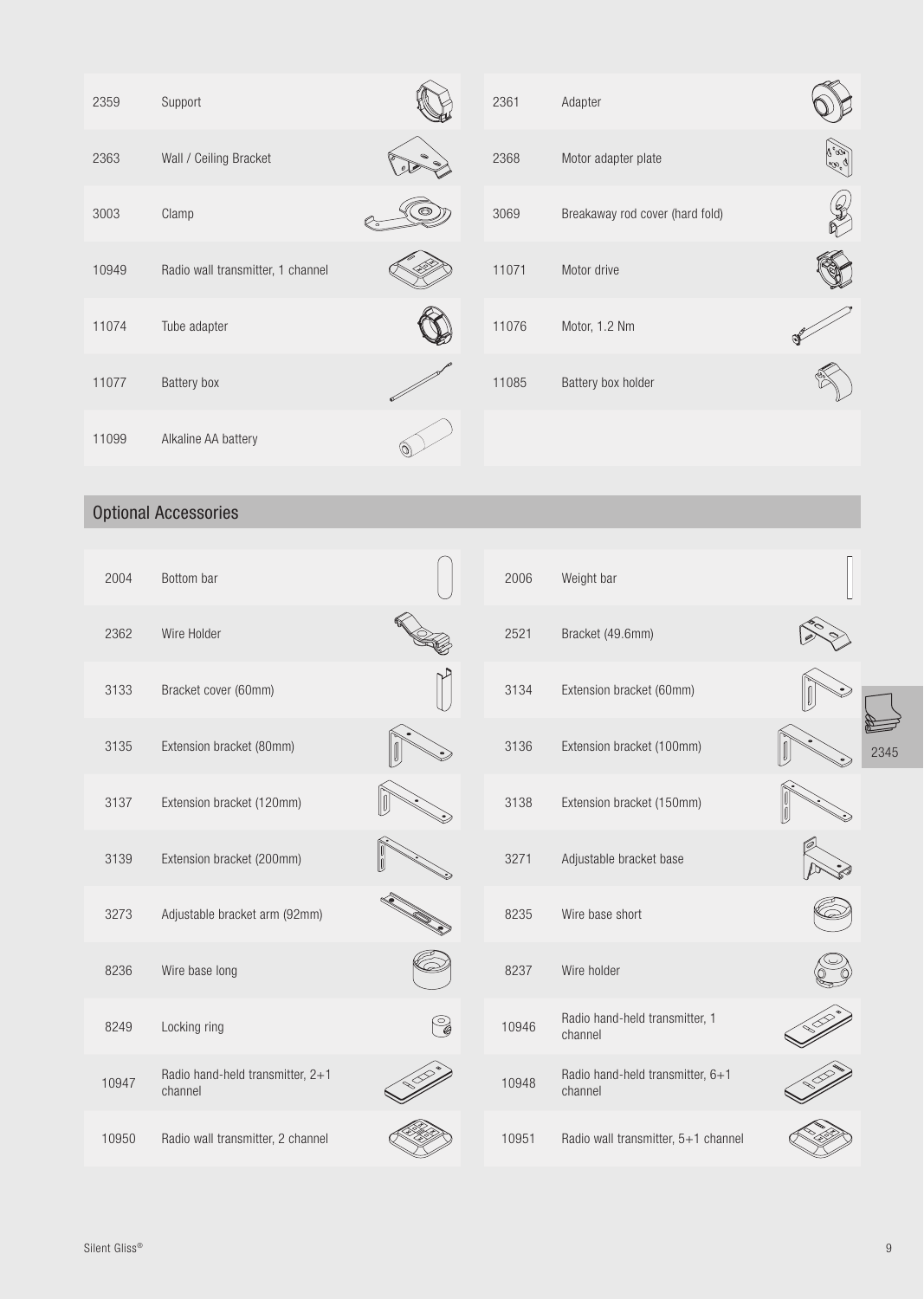| 11092 | Single Channel Timer (Radio)           |           | 11093 | Multi-Channel Radio Control Timer |      |
|-------|----------------------------------------|-----------|-------|-----------------------------------|------|
| 3133L | Extended bracket cover for<br>3137/8/9 |           |       |                                   |      |
|       | <b>Sewing Accessories</b>              |           |       |                                   |      |
| 0877  | Breakaway bottom bar set               |           | 0878  | Breakaway ring set (soft fold)    |      |
| 0879  | Breakaway ring tape (soft fold)        |           | 2135  | Steel rod                         |      |
| 2136  | Rod Tape                               |           | 3069  | Breakaway rod cover (hard fold)   |      |
|       | <b>Useful Measures</b>                 |           |       |                                   |      |
| 2004  | Bottom Bar                             | 38<br>4.5 | 2006  | <b>Bottom Bar</b>                 | 28.5 |
| 2144  | Profile                                |           |       |                                   |      |

2345

E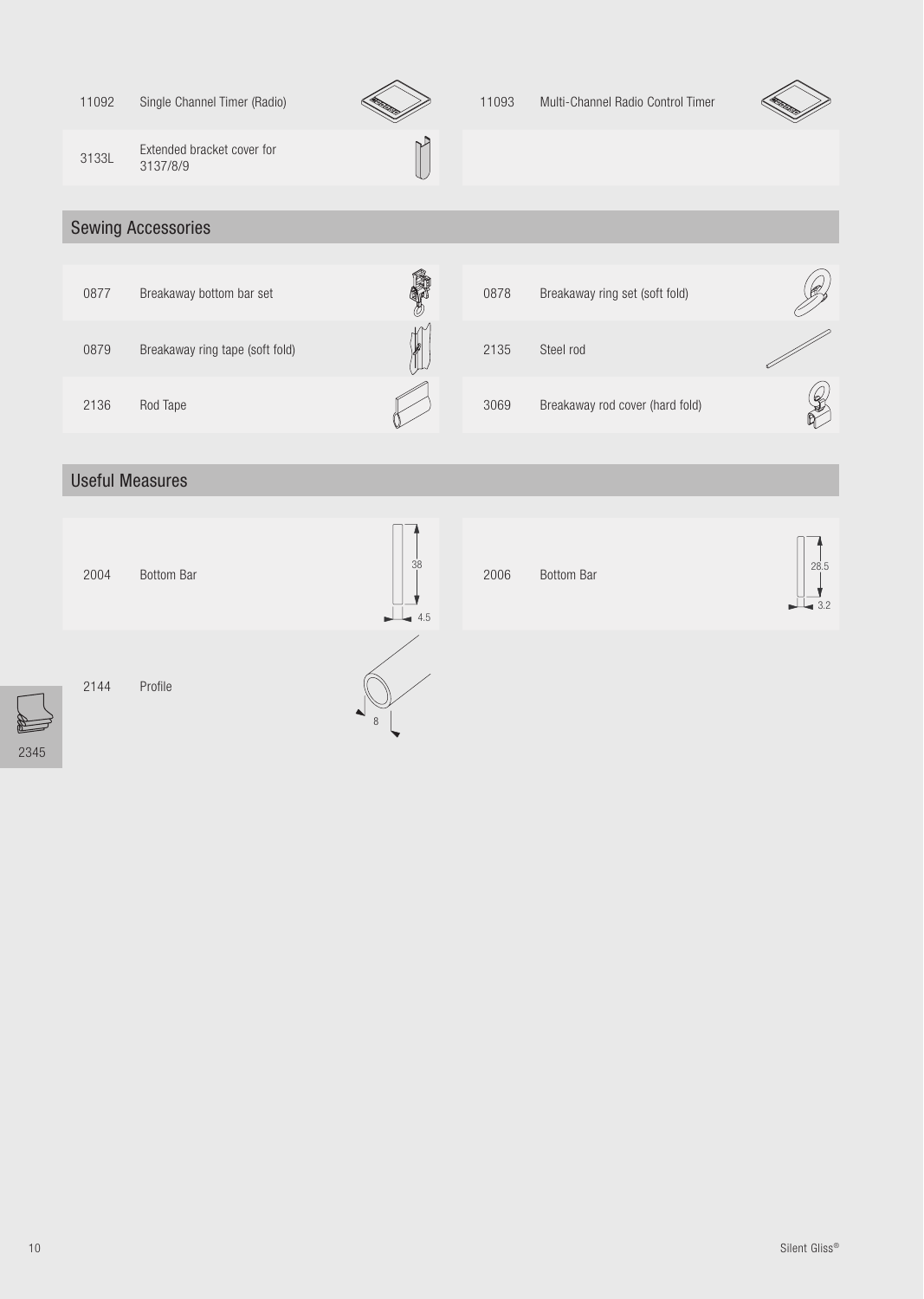#### **Motor & Controls**

#### Motor Silent Gliss 11076



- Voltage: DC 12 V
- $\bullet$  Torque: 1.2 Nm
- Speed: 30 rpm
- $\bullet$  Power: 6.6 W • Current: 550 mA

**Operation Methods** 

Radio hand-held and wall controls



The motor SG 11076 features an integrated radio receiver. Combined with radio remote controls and wall switches, this system offers the benefits of motorised operation without wiring.

Note: The blind is supplied as standard with a WALL SWITCH, hand held remotes can be purchased separately, refer to Optional Accessories.

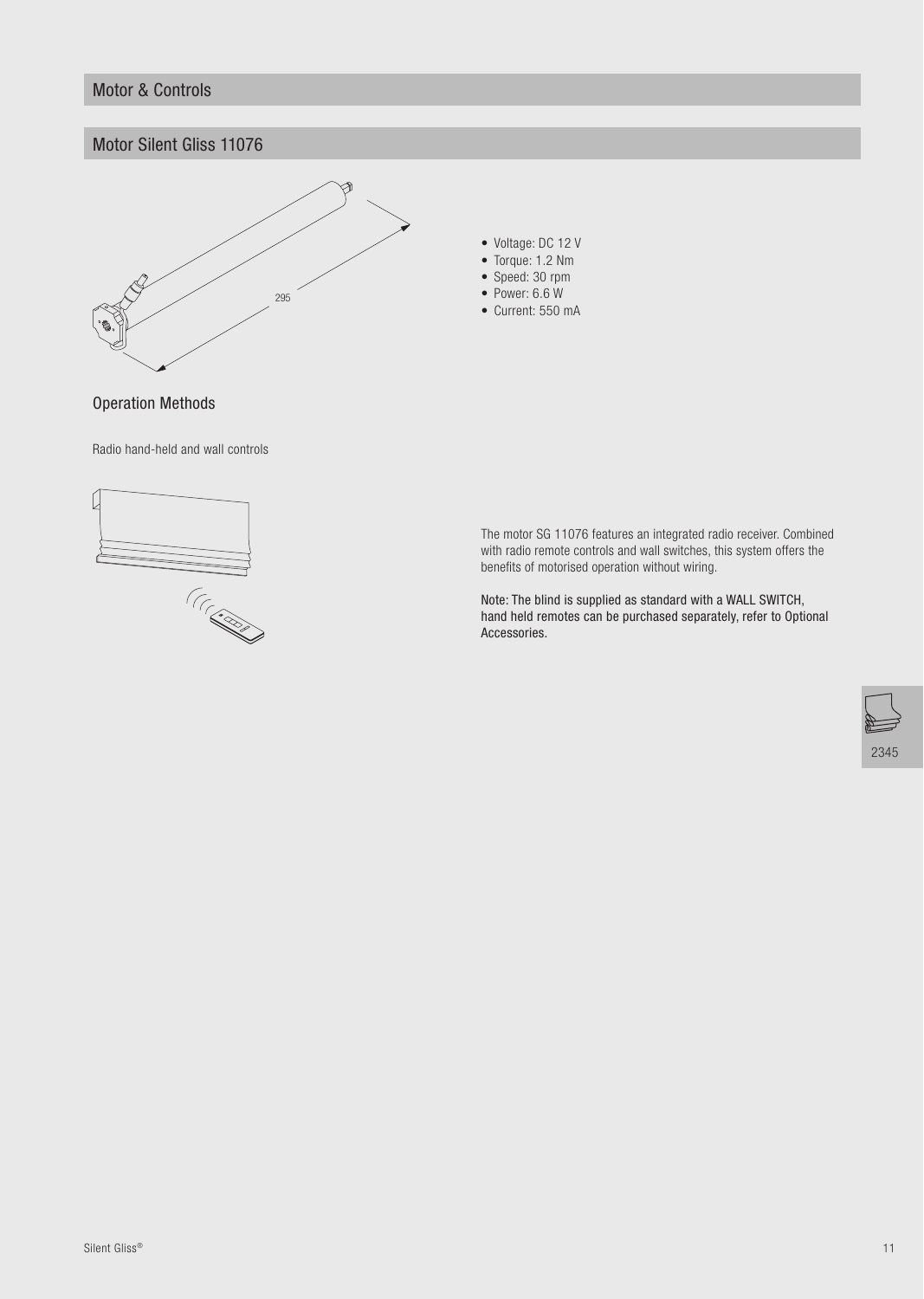# **Motorised Roman Blind System**

# Silent Gliss® 2350



#### **Product Information**

- Electrically operated Roman blind system for residential and contract applications.
- Very elegant appearance
- A revolutionary cord release mechanism combined with velcro tape fixing makes maintenance and cleaning of fabric very easy
- Maximum dimensions are 6m for the width, and 6 m for the height
- The weight of the blind including the bottom weight and cross rods (if hard fold) can go up to 15kg
- Easy ceiling or wall fix to all surfaces
- Motor concealed in headbox
- Can be operated by fixed switch or Silent Gliss radio control system 9940/0450
- Compliant with Child Safety Legislation (EN13120)

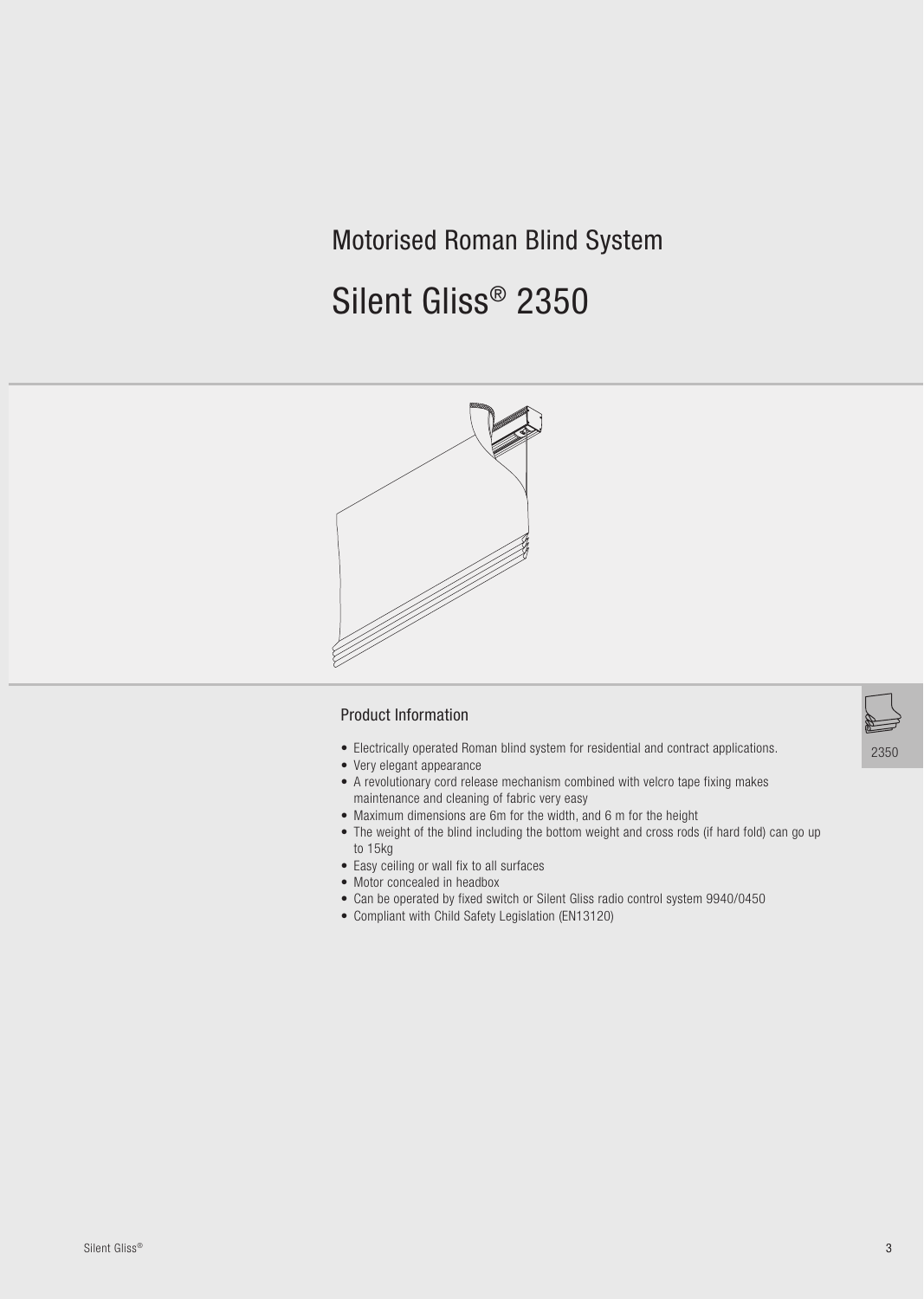#### Profile, Bending and Specification Information



Specification Guide - download from www.silentgliss.co.uk (password required).

Silent Gliss 2350 electrically operated Austrian/Roman blind system ready-assembled in aluminium headbox 2351 complete with winding tube 2352, lift cord 2216 and cord release mechanism 2353/2354. Ceiling/face fix using universal bracket 2363 at 80cm centres.



105 motor series up to 7.5kgs 103 motor series 7.5kgs up to 15kgs

#### System Option Side Guide (for hard fold only)

Side guides for stabilizing and sloping applications (up to 15°)



A: Fitting of side guides inside window frame B: Fitting of side guides onto front of window frame

Fitting of side guides inside window frame or onto front of window frame. The system Silent Gliss 2350 can be equipped with side-guide wires (0776) and can therefore also be used for sloping applications up to 15° inclination.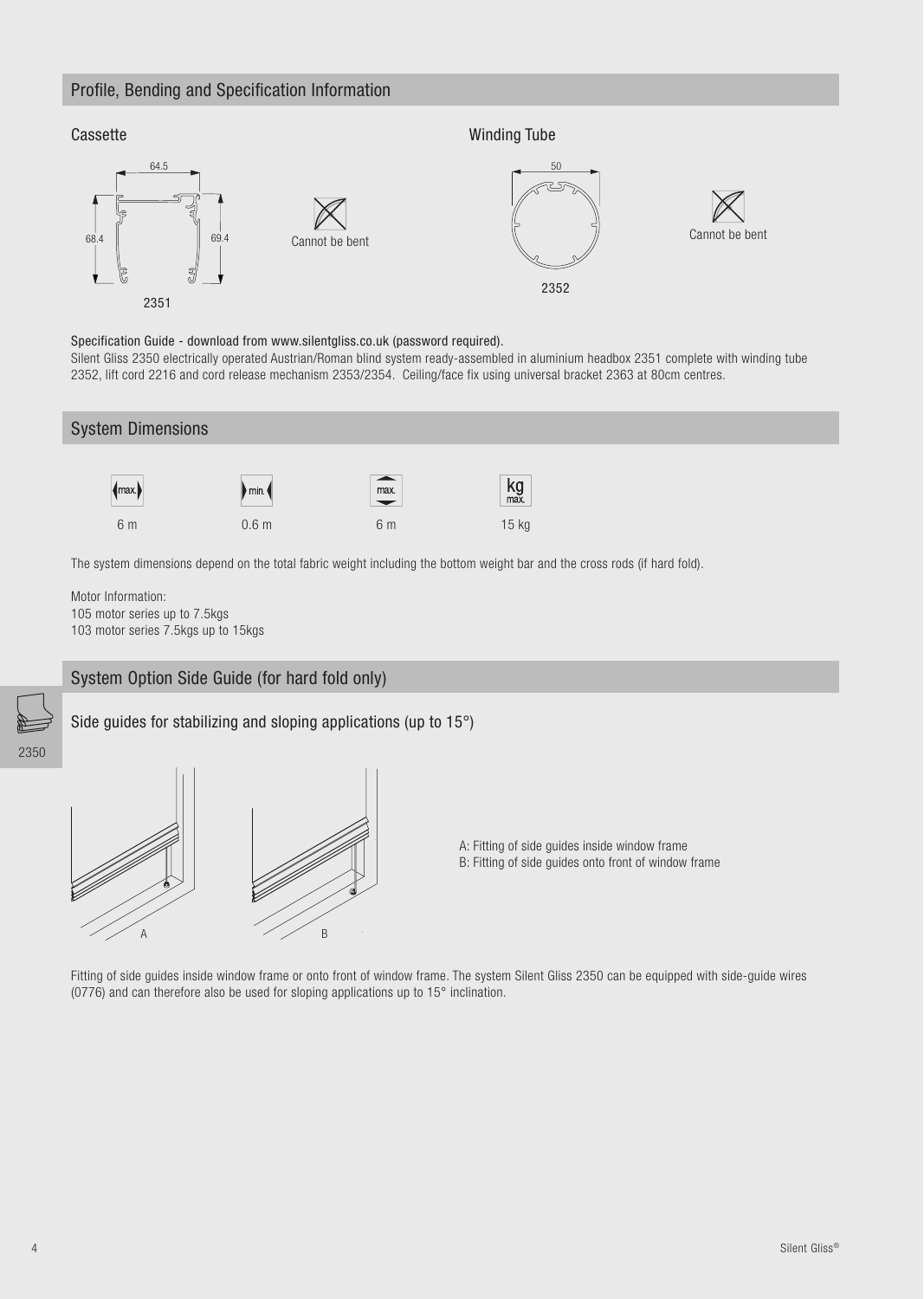## **Fitting and Sewing information**

#### WARNING

Young children can be strangled by loops in pullcords, chains, tapes and inner cords that operate the product. To avoid strangulation and entanglement, keep cords out of the reach of young children. Cords may become wrapped around a child's neck. Move beds, cots and furniture away from window covering cords. Do not tie cords together. Make sure cords do not twist to create a loop.

#### **Bracket Positioning**



Fixing of cords / tapes



Using Breakaway Bottom Bar Set 0877

Soft fold:

A: Breakaway Ring Tape Set 0879 B: Set includes Child Safety Eyelet

Note: The Breakaway Ring Set is available without tape (part number 0878).

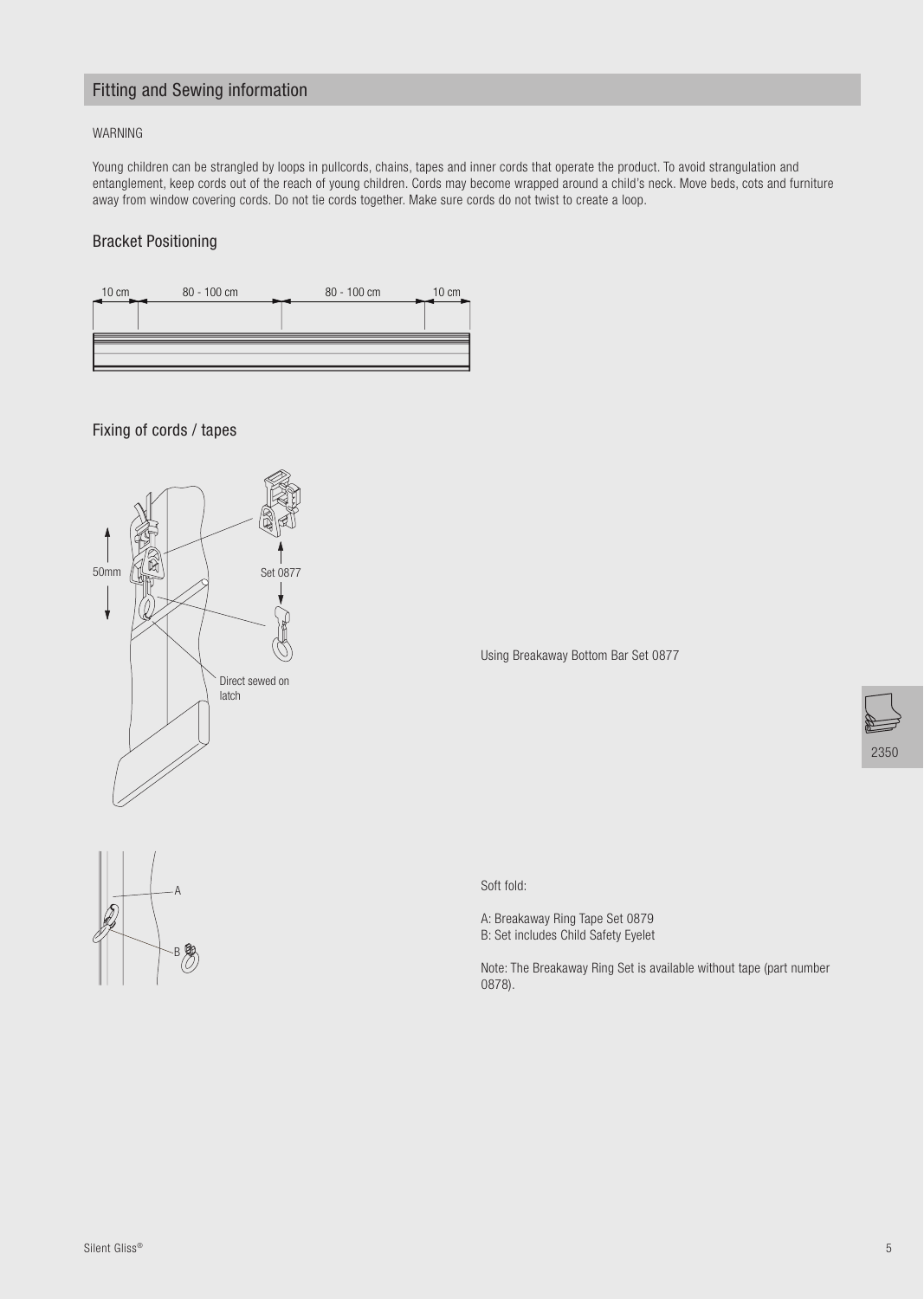

Hard fold:

A: Tape 2136<br>B: Steel rod 2135 C: Child Safety Eyelet (hard fold) 3069

D+E: Breakaway Ring Set 0878

#### Easy Washing / Easy Maintenance through Cord Release Mechanism



With the new developed cord release mechanism, taking down of the fabric becomes very easy.

- 1: Remove fabric from Velcro in down position of blind
- 2: Take off the pins by pulling on the lift cord
- 3: After washing, just press pins back to the shell
- 4: Refix fabric to the Velcro tape on profile

## **Fitting Options**

Ceiling fitting with clamp 3003



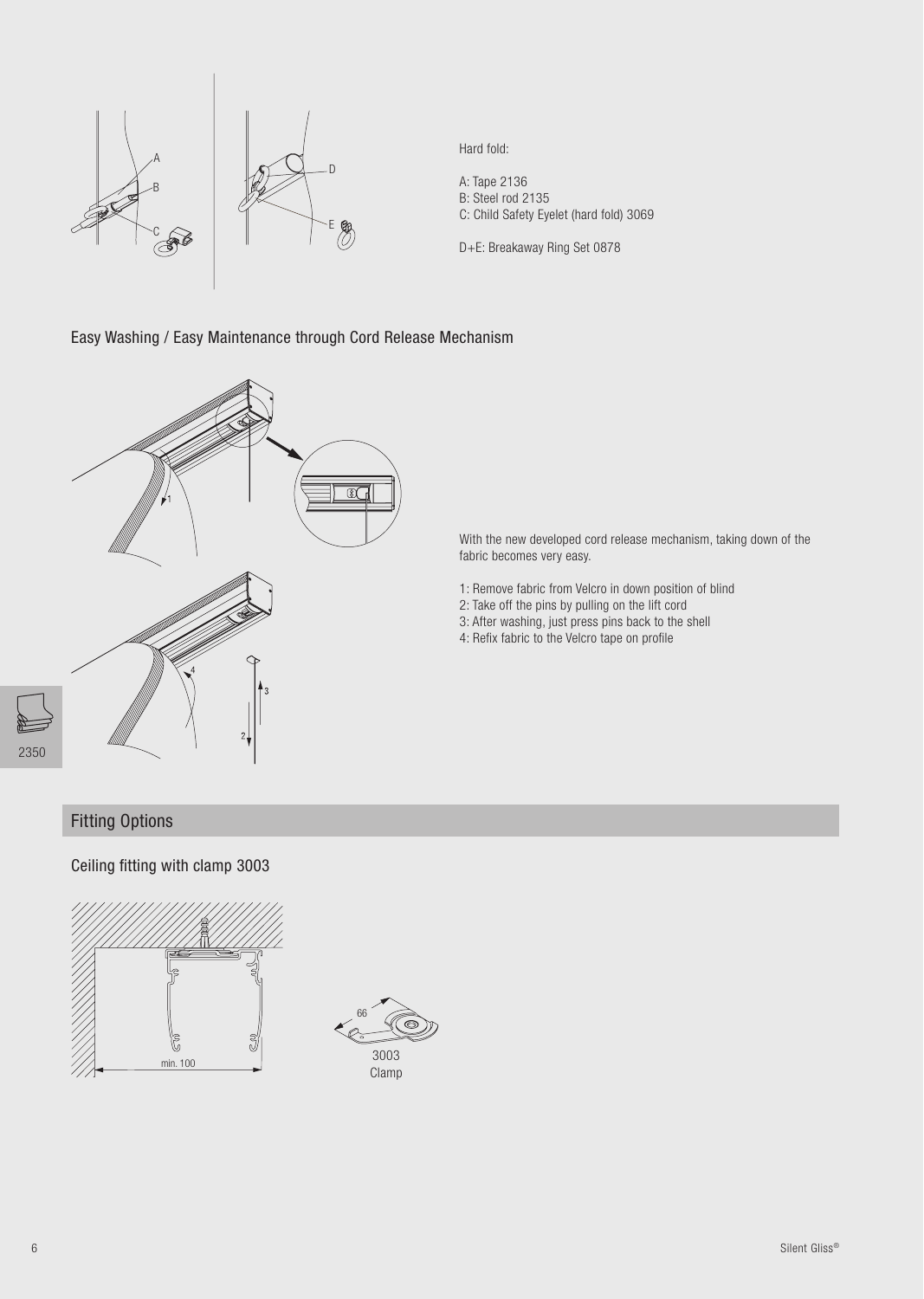Ceiling fitting with bracket 2521





Ceiling / Wall fitting with bracket 2363



The ceiling fixing with the Bracket 2363 is according to the ceiling fixing with the Bracket 2521.

# Wall fitting with brackets 3134-38 and bracket 2521



|      | $X$ (mm) | $W$ (mm)                 | $Y$ (mm) | $Z$ (mm) |
|------|----------|--------------------------|----------|----------|
| 3134 | 80       | ۰                        | 50       | -        |
| 3135 | 100      | $\overline{\phantom{0}}$ | 50       | 50       |
| 3136 | 120      | $\overline{\phantom{0}}$ | 50       | 50       |
| 3137 | 140      | -                        | 80       | 50       |
| 3138 | 170      | 60                       | 80       | 60       |



3134-39



2350

Extension brackets 2521  $(60 - 200$ mm $)$ Bracket (49.6mm)



Brackets feature thread for screw M4 x 6 for fixing the bracket 2521.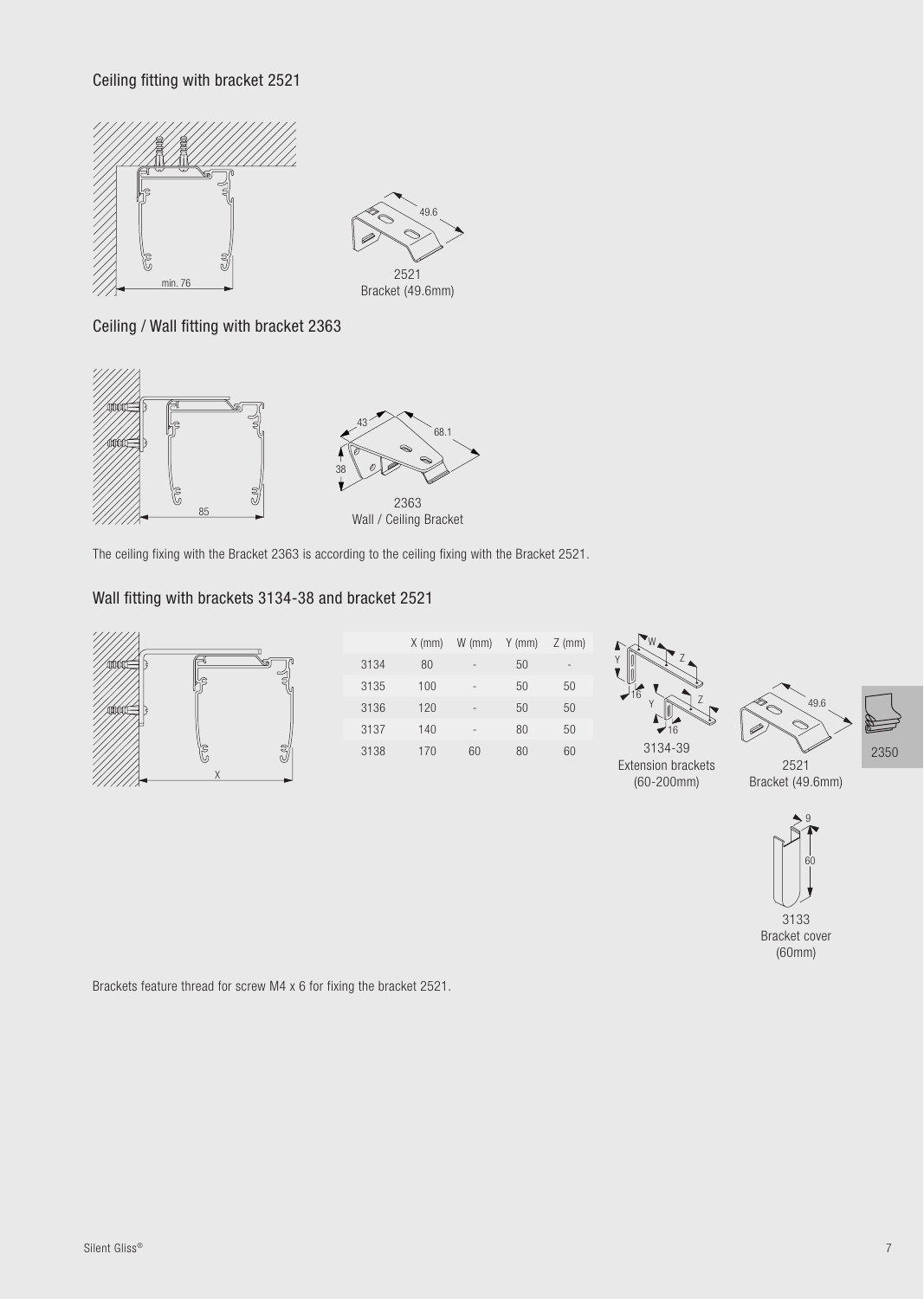# Wall fitting with bracket support 3271, bracket plates 3273-74 and bracket 2521







Bracket plates



Bracket (49.6mm)

Brackets feature thread for screw M4 for fixing the bracket 2521.

# **Standard Accessories**

|                | 0766  | In-line connector (complete/no lead) | 2216  | Cord                  |  |
|----------------|-------|--------------------------------------|-------|-----------------------|--|
|                | 2221  | Velcro tape                          | 2351  | Profile               |  |
|                | 2352  | Profile                              | 2353  | Motor Cover           |  |
|                | 2354  | Cover                                | 2355  | Motor Adapter         |  |
|                | 2357  | Pin                                  | 2358  | Shell                 |  |
| $\overline{0}$ | 2359  | Support                              | 2361  | Adapter               |  |
|                | 2363  | Wall / Ceiling Bracket               | 2366  | Motor drive           |  |
|                | 3003  | Clamp                                | 10322 | Motor 20-Series, 230V |  |
|                | 10522 | Motor 20-Series, 230V                |       |                       |  |
|                |       |                                      |       |                       |  |

# **Optional Accessories**

| 0578 | Pattress box      | $\mathcal{G}$ | 0615 | Latching switch inc. pattress box | <b>P</b><br>$\bullet$<br>$\overline{\phantom{a}}$<br>پ |
|------|-------------------|---------------|------|-----------------------------------|--------------------------------------------------------|
| 0997 | Motor Test Lead   |               | 2004 | <b>Bottom Bar</b>                 |                                                        |
| 2006 | <b>Bottom Bar</b> |               | 2362 | Wire Holder                       |                                                        |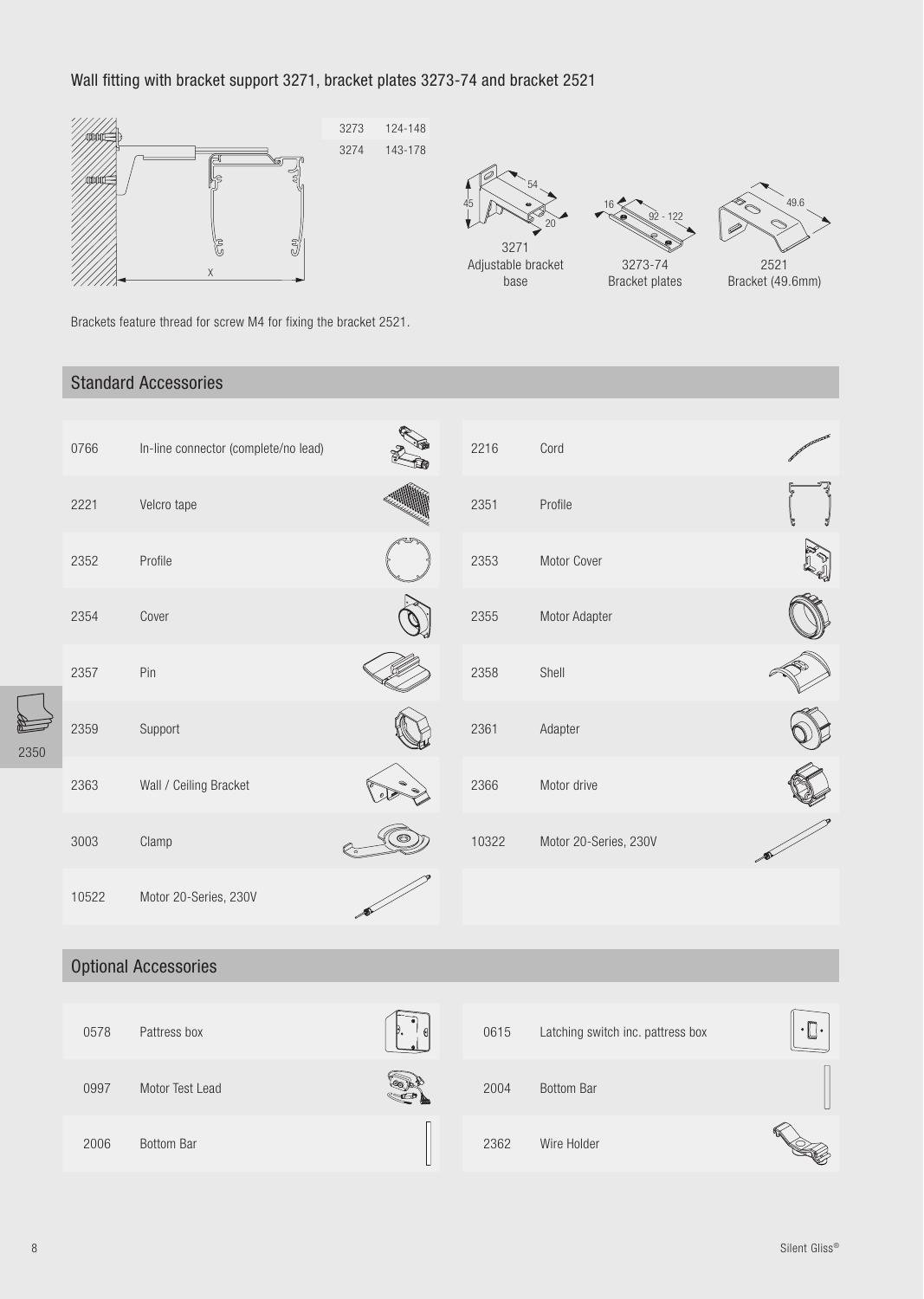| 2521  | Bracket (49.6mm)                         |     | 3133  | Bracket cover (60mm)                     |  |
|-------|------------------------------------------|-----|-------|------------------------------------------|--|
| 3134  | Extension bracket (60mm)                 |     | 3135  | Extension bracket (80mm)                 |  |
| 3136  | Extension bracket (100mm)                |     | 3137  | Extension bracket (120mm)                |  |
| 3138  | Extension bracket (150mm)                |     | 3271  | Adjustable bracket base                  |  |
| 3273  | Adjustable bracket arm (92mm)            |     | 3274  | Adjustable bracket arm (122mm)           |  |
| 5736  | Relay socket                             |     | 5741  | Klik plug                                |  |
| 5742  | Klik socket                              | I H | 8235  | Wire base short                          |  |
| 8236  | Wire base long                           |     | 8237  | Wire holder                              |  |
| 8249  | Locking ring                             | C   | 10323 | Motor 20-Series, 230V, radio<br>receiver |  |
| 10523 | Motor 20-Series, 230V, radio<br>receiver |     | 3133L | Extended bracket cover for<br>3137/8/9   |  |
|       |                                          |     |       |                                          |  |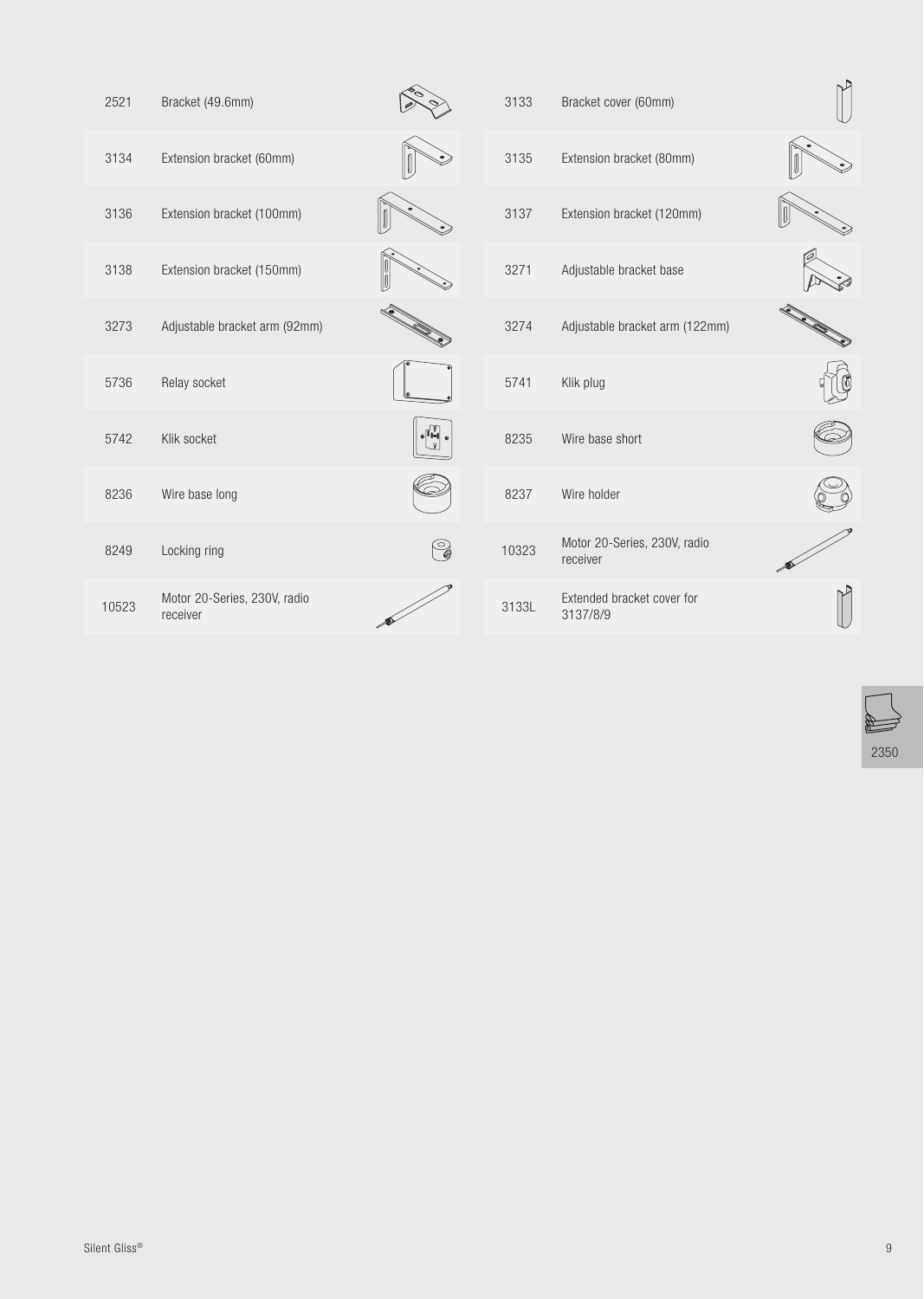# Sewing Accessories



# Useful Measures

| 38<br>2004<br>Bottom Bar<br>$\perp$ 4.5 | 2006 | Bottom Bar<br>__ | 28.5<br>$\overline{\bullet}$ 3.2 |
|-----------------------------------------|------|------------------|----------------------------------|
|-----------------------------------------|------|------------------|----------------------------------|

## Motors & Controls

|                                                                                      | Motor |                               |
|--------------------------------------------------------------------------------------|-------|-------------------------------|
| <b>Motor and Control Features</b>                                                    |       | 10322, 10323,<br>10522, 10523 |
|                                                                                      |       |                               |
| <b>Motor Features</b>                                                                |       |                               |
| Electronic end-stop programming with Silent Gliss transmitters or limit setting lead |       |                               |
| Electronic revolution counter (unlimited revolution)                                 |       |                               |
| Two intermediate positions possible (only applicable with built-in motor receiver)   |       |                               |
| Exact programming of intermediate positions possible                                 |       |                               |
| Parallel wiring possible without additional relays                                   |       |                               |
| Parallel wiring possible without additional relays with built-in motor receiver      |       |                               |
| Soft stop                                                                            |       |                               |
| No stop clicking                                                                     |       |                               |
| Cable connectable with plug into motor and available in different lengths            |       |                               |
|                                                                                      |       |                               |
| <b>Control Features</b>                                                              |       |                               |

| Silent Gliss Radio Remote Control System 9940 (only applicable with built-in motor receiver) |  |
|----------------------------------------------------------------------------------------------|--|
| Silent Gliss Radio Remote Control System 0450 (external receiver necessary)                  |  |
| Suitable for all common home automation and bus systems                                      |  |